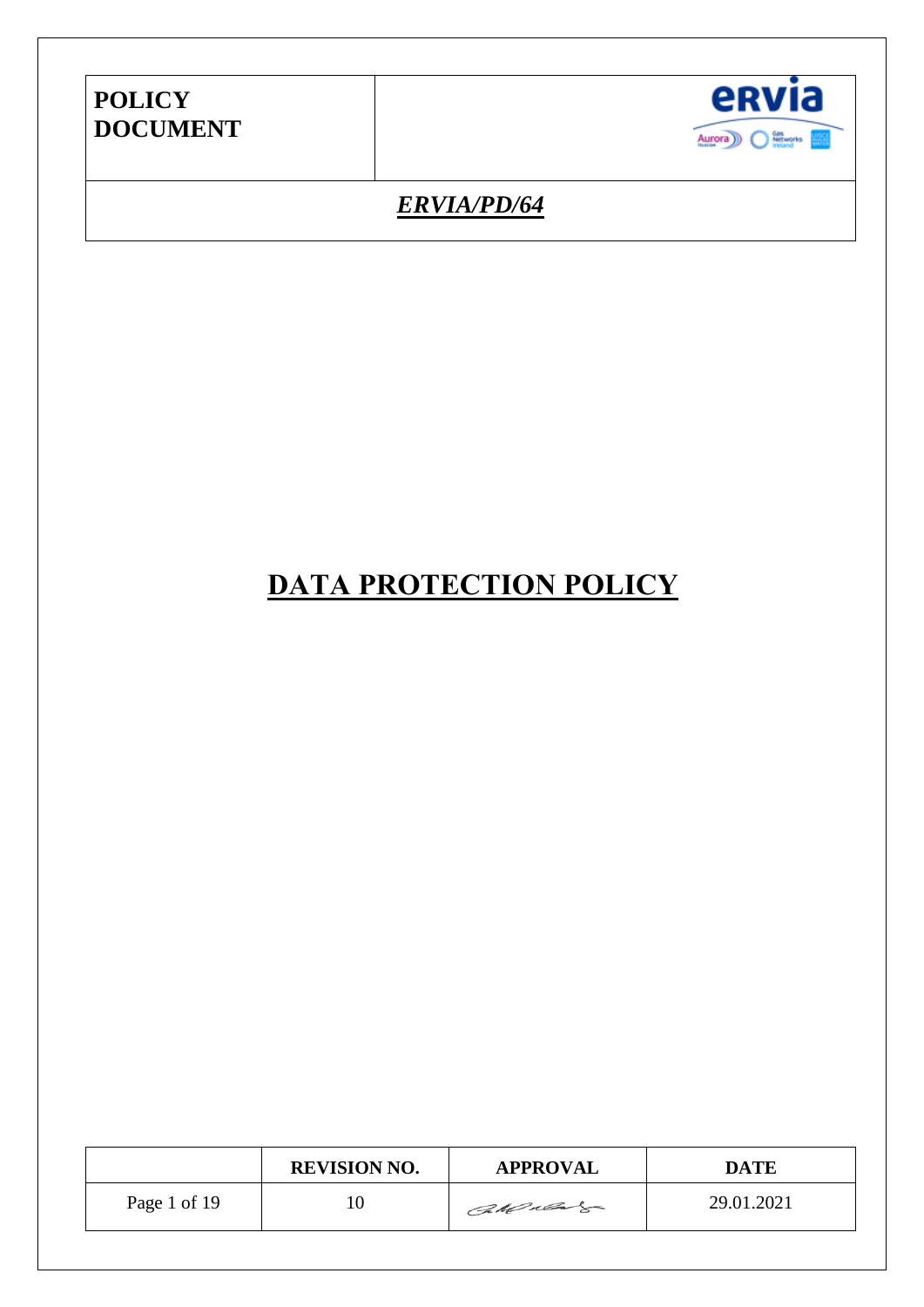

## **ERVIA/PD/64**

|                | <b>Table of Contents</b>                                                        |
|----------------|---------------------------------------------------------------------------------|
|                |                                                                                 |
| 2              |                                                                                 |
| 3              |                                                                                 |
| $\overline{4}$ |                                                                                 |
|                |                                                                                 |
|                |                                                                                 |
|                |                                                                                 |
|                |                                                                                 |
|                |                                                                                 |
|                |                                                                                 |
|                |                                                                                 |
|                | Transfer of Personal Data Outside of the European Economic Area (EEA) 10        |
| 7              |                                                                                 |
|                | Ervia Recortds of Processing activities ("ROPA" or "Article 30 Documention") 10 |
|                |                                                                                 |
|                |                                                                                 |
|                |                                                                                 |
|                |                                                                                 |
|                |                                                                                 |
|                |                                                                                 |
|                |                                                                                 |
|                |                                                                                 |
|                |                                                                                 |
| 9              |                                                                                 |
|                |                                                                                 |
|                |                                                                                 |
|                |                                                                                 |
|                |                                                                                 |

|              | <b>REVISION NO.</b> | <b>APPROVAL</b> | DATE       |
|--------------|---------------------|-----------------|------------|
| Page 2 of 19 | 10                  | CaMular         | 29.01.2021 |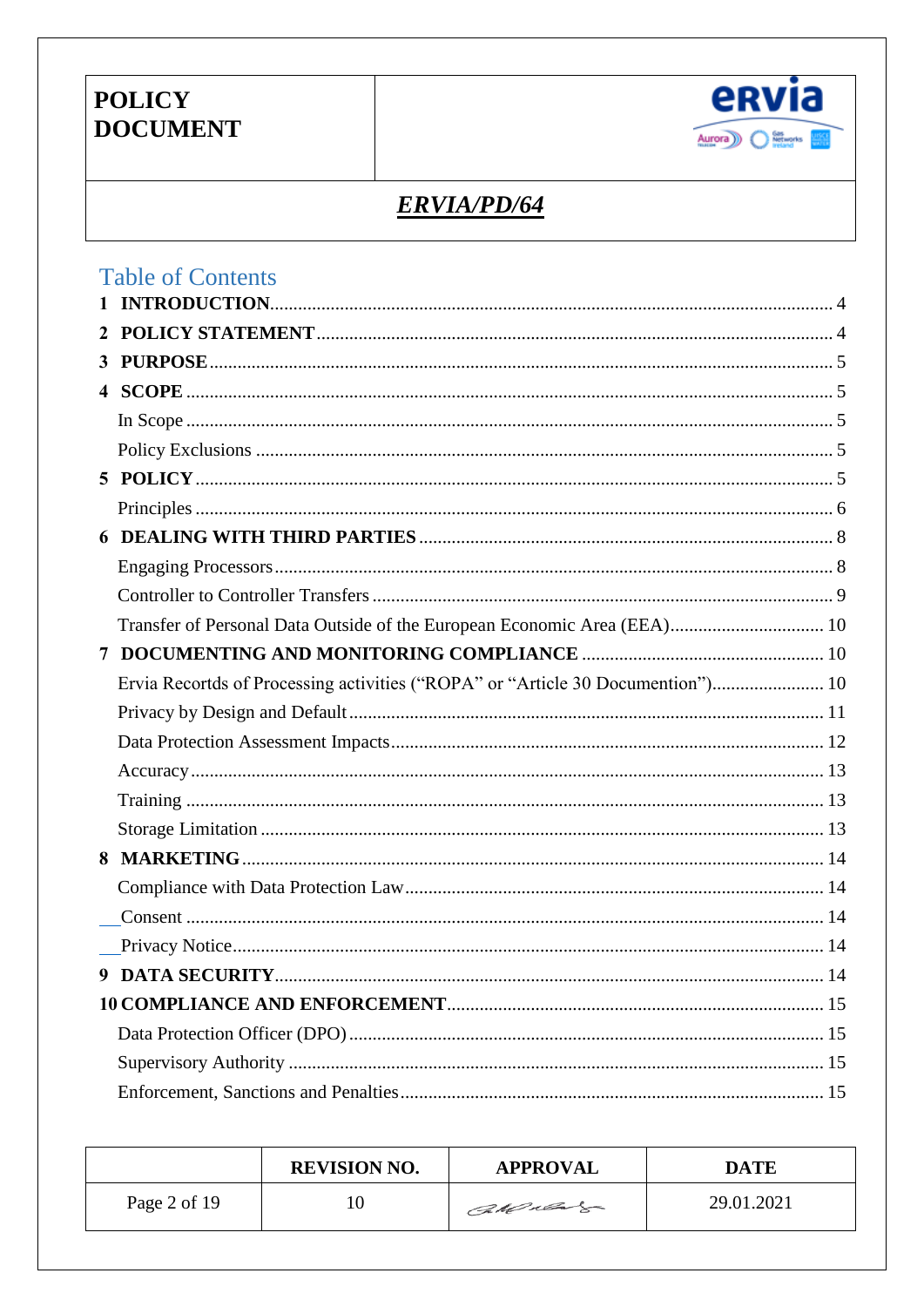

## **ERVIA/PD/64**

| <b>15 APPENDIX</b> |  |
|--------------------|--|
|                    |  |

|              | <b>REVISION NO.</b> | <b>APPROVAL</b> | <b>DATE</b> |
|--------------|---------------------|-----------------|-------------|
| Page 3 of 19 | 10                  | CMulas          | 29.01.2021  |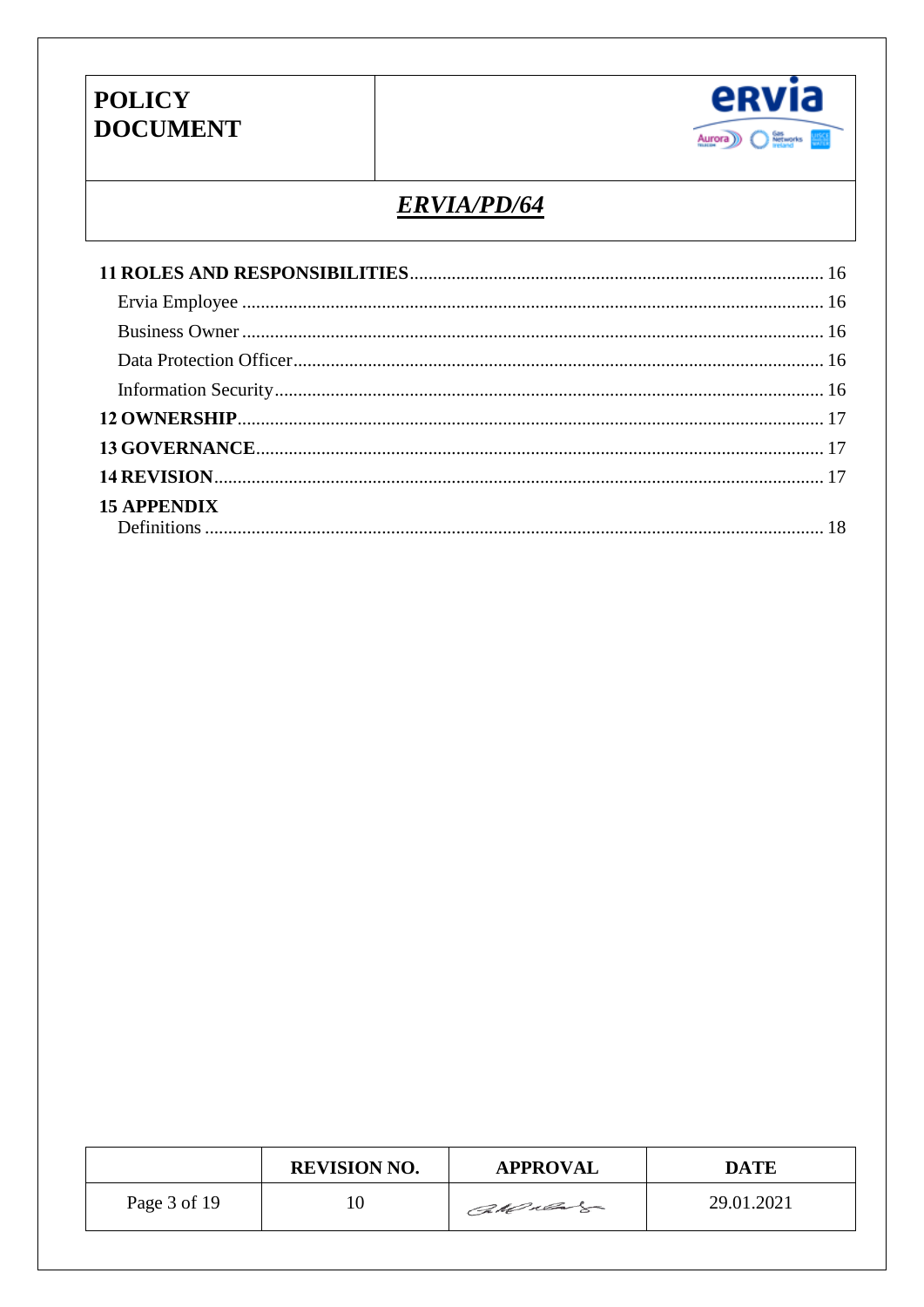

### *ERVIA/PD/64*

## <span id="page-3-0"></span>**1 INTRODUCTION**

For the purpose of the Policy the term "Ervia" should be construed as including Ervia and its subsidiary companies in any geographic region (e.g. Gas Networks Ireland, Irish Water and GNI (UK) Ltd). Ervia may incorporate further subsidiaries from time to time and this Policy shall apply to all subsidiaries notwithstanding that they may not be in existence at the time this Policy was put in place. We are committed to conducting our business with honesty and integrity and we expect all personnel working on behalf of Ervia to maintain high standards.

Data Protection is an EU fundamental right for all individuals. Ervia, as an organisation that collects, controls and processes Personal Data, is required under law to make sure that the data collected is obtained fairly, for specific purpose, is no more than is necessary, is stored securely and is retained for no longer than is necessary.

Ervia is committed to protecting the rights and privacy of Data Subjects in accordance with the General Data Protection Regulation ((EU) 2016/679) ("**GDPR**") and the Data Protection Acts1988 to 2018, known collectively as the "Data Protection Laws".

This Policy seeks to provide clarity on how Data Protection is governed within Ervia, and outlines the various roles and responsibilities of Ervia and Ervia Employees in relation to the collection and processing of Personal Data.

This Policy is supported by:

- Ervia Statutory Request for Information Policy (PD96);
- Ervia Acceptable Usage Policy (PD 82);
- Ervia Data Management Policy (PD 97);
- Retention Schedule
- Ervia Information Security Policy (PD69);
- Ervia HR Policies
- Article 30 Data Inventory
- Data Protection Procedures
- Corporate and Employee Privacy Notices

### <span id="page-3-1"></span>**2 POLICY STATEMENT**

This policy sets out the practices to be adopted in relation to collection and processing of Personal Data to ensure that Ervia complies with its commitment to protect the rights and privacy of Data Subjects. Personal Data is, broadly speaking, information relating to an identified or identifiable natural person (such as a name or an identification number). Personal Data does not include contact

|              | <b>REVISION NO.</b> | <b>APPROVAL</b> | <b>DATE</b> |
|--------------|---------------------|-----------------|-------------|
| Page 4 of 19 | 10                  | CMulas          | 29.01.2021  |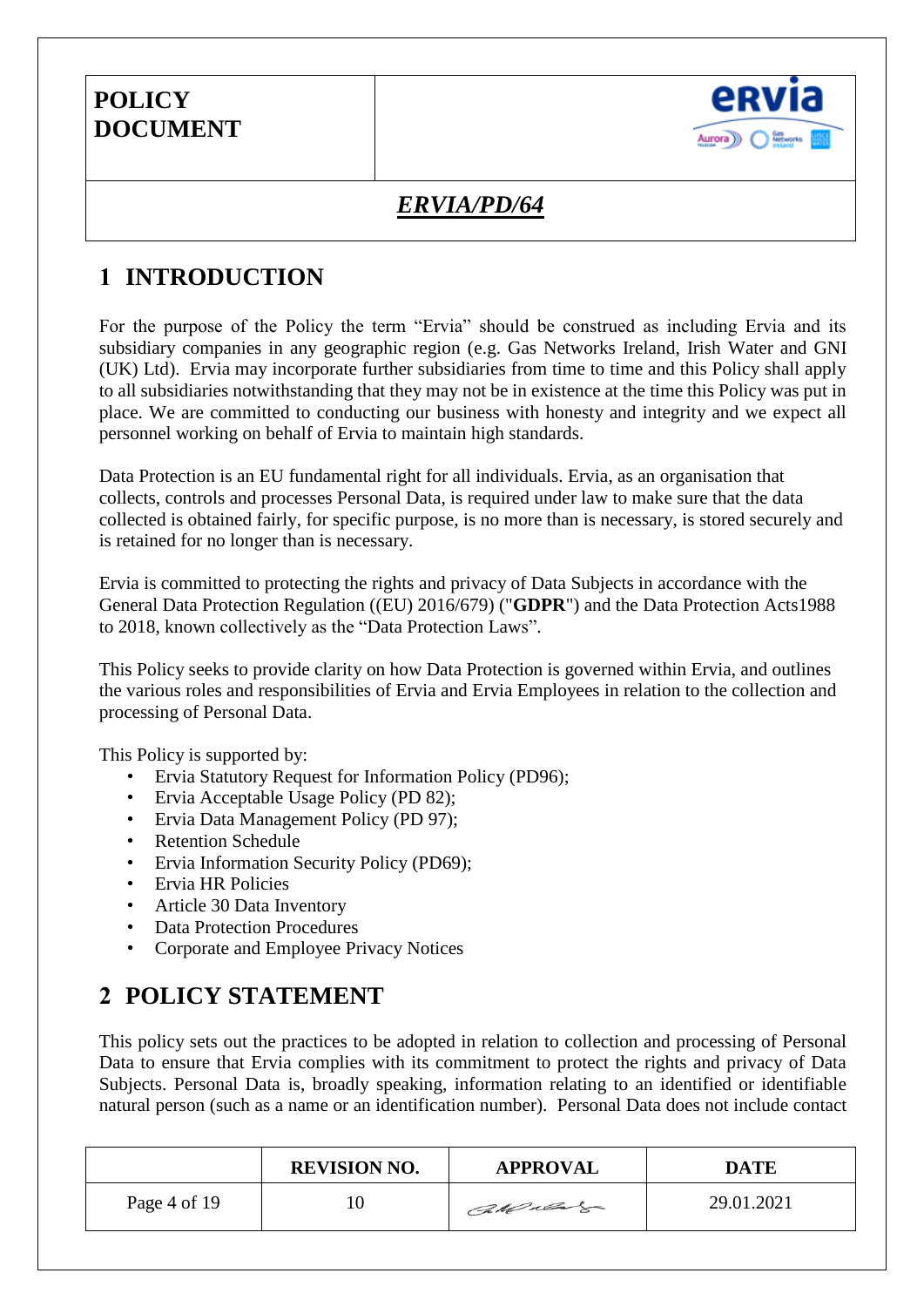

## *ERVIA/PD/64*

details for corporate entities that happen to relate to an employee or other representative of that corporate entity (e.g. names, email addresses and telephone numbers of contacts in corporate bodies) as long as those details are used only for business purposes. Capitalised terms used in this Policy are defined in the Appendix.

This policy aims to:

- a) Give effect to the obligations and provisions of Data Protection Laws; and
- b) Set out the requirements for all Ervia Employees (as defined in Section 11 of this document) with regards to data protection.

### <span id="page-4-0"></span>**3 PURPOSE**

This policy is a statement of Ervia's commitment to protect the rights and privacy of individuals in accordance with Data Protection Laws. The data protection obligations outlined relate to any Personal Data of a Data Subject which is processed by Ervia.

Ervia aims to adhere to these obligations in all aspects of its business and employees should strive to respect the data protection rights of individuals in carrying out their role.

### <span id="page-4-1"></span>**4 SCOPE**

### <span id="page-4-2"></span>*In Scope*

This Policy applies to all current and former employees of Ervia, which includes consultants, contractors, volunteers, trainees, work experience students, interns, part-time, full-time, casual workers and agency workers who directly or indirectly have access to data held by, or provide services to Ervia (collectively referred to as "**Ervia Employees**").

### <span id="page-4-3"></span>*Policy Exclusions*

There are no exceptions to this policy.

### <span id="page-4-4"></span>**5 POLICY**

Ervia must comply with the data protection principles which are set out in Data Protection Laws. It is the duty of all Ervia employees to have regard to the data protection principles as part of their role as an employee. Ervia will administer its responsibilities under legislation in accordance with these stated principles as follows:

|              | <b>REVISION NO.</b> | <b>APPROVAL</b> | <b>DATE</b> |
|--------------|---------------------|-----------------|-------------|
| Page 5 of 19 | 10                  | CMulas          | 29.01.2021  |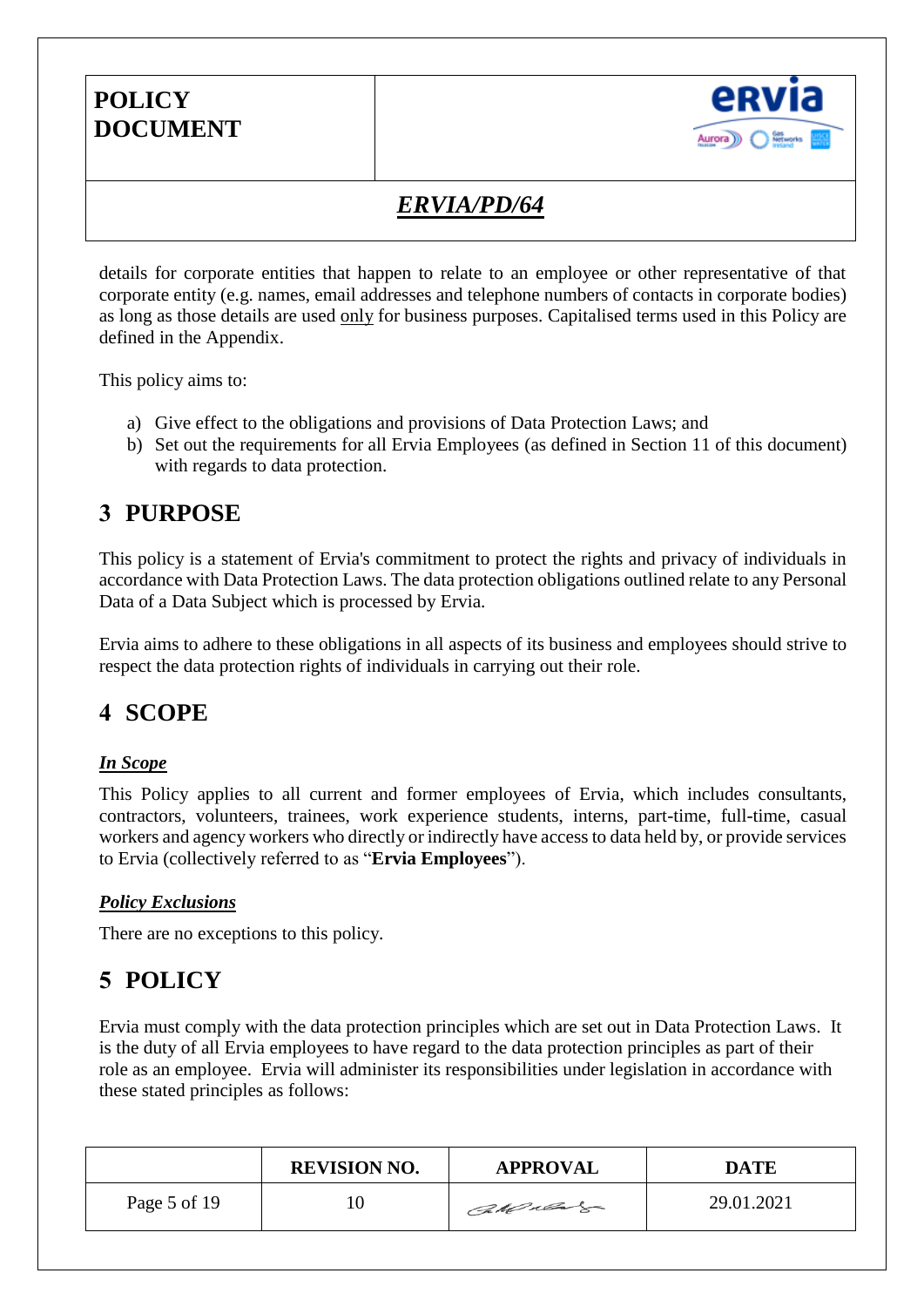

### *ERVIA/PD/64*

### <span id="page-5-0"></span>*Principles*

#### **1 Obtain and process Personal Data lawfully, fairly and in a transparent manner**

Ervia will obtain and process Personal Data lawfully and fairly in accordance with Data Protection Laws. Ervia will ensure that Data Subjects are provided with details relating to the processing of their Personal Data, and are informed of their rights under Data Protection Laws by means of a data protection notice. This should be provided, where possible, at the time that the Personal Data is collected or as soon as possible thereafter. Further guidance can be provided by the Group Data Protection Team

For Personal Data to be processed fairly, Ervia must ensure that it is in a position to rely on one of a range of 'legitimising conditions' set out under Data Protection Law. The majority of Ervia's processing activities will be carried out on the basis that these activities are necessary for the performance of a task carried out in the exercise of official authority vested in Ervia or a legal obligation to which Ervia is bound.

Ervia will also ensure that it does not process Special Categories of Personal Data without ensuring that it meets a 'special legitimising condition' as set out under Data Protection Law. In order for Special Categories of Personal Data (such as data relating to an individual's health) to be processed fairly, Ervia must ensure that at least one legitimising condition in respect of Special Categories of Personal Data is met (unless exemptions which are set out under Data Protection Law apply). The main legitimising condition for Special Categories of Personal Data (outside the employment context) is that the processing is necessary and proportionate for the performance of a function conferred on Ervia by or under an enactment, subject to respecting the essence of the right to data protection.

#### **2 Process Personal Data for only specified, explicit and legitimate purposes**

Ervia will collect Personal Data only for purposes that are specific, lawful and clearly stated. Personal Data will be processed only in a manner compatible with these purposes. Ervia will create and maintain an inventory of Personal Data held within the organisation.

**3 Ensure that Personal Data is adequate, relevant and limited to what is necessary in relation to the purposes for which it is processed**

Ervia will collect the minimum amount of Personal Data necessary to carry out the required processing. Personal Data held by Ervia will be adequate, relevant and limited to what is necessary for the purpose(s) for which it is collected and kept. The types of information about individuals which Ervia collects and keeps are reviewed periodically to ensure compliance with this requirement. Information that is no longer needed is deleted in accordance with the Ervia Data Management Policy and the Retention Schedule.

|              | <b>REVISION NO.</b> | <b>APPROVAL</b> | <b>DATE</b> |
|--------------|---------------------|-----------------|-------------|
| Page 6 of 19 | 10                  | CaMulage        | 29.01.2021  |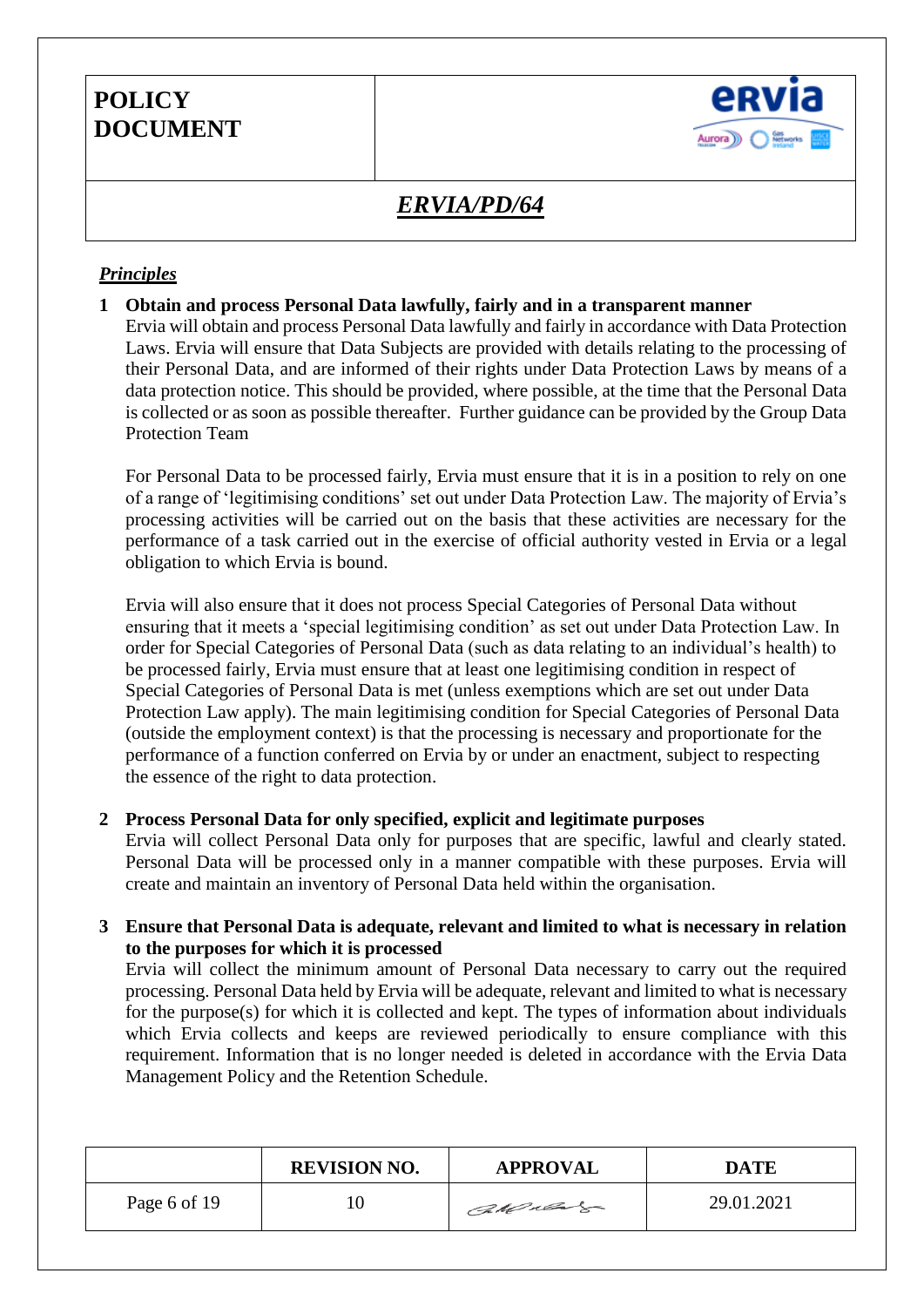**DOCUMENT**

**POLICY**



### *ERVIA/PD/64*

#### **4 Keep Personal Data accurate, complete and up-to-date**

Ervia will operate procedures that ensure high levels of data accuracy, completeness and consistency. Ervia will provide mechanisms for Data Subjects to access and rectify their Personal Data.

**5 Retain Personal Data for no longer than necessary for the purpose(s) for which it is acquired** Ervia's practices and processes for retention of Personal Data are in line with Data Protection Law. Ervia has and will maintain the Retention Schedule, which applies to all Personal Data held within the Group.

### **6 Keep Personal Data safe and secure**

Ervia will take appropriate security measures against unauthorised access to, alteration, disclosure, destruction or otherwise unlawful processing of Personal Data, and against their accidental loss or destruction. Ervia will take into consideration the state of technological developments, the cost of implementing the measures, the nature of the data concerned and the degree of harm that might result from unauthorised or unlawful processing. To the extent that any third party processes Personal Data on behalf of Ervia, Ervia will ensure that there is a written agreement in place which includes, among other things, appropriate security obligations regarding such Personal Data. Further details regarding the technical and security measures are set out in the Ervia Information Security Policy.

#### **7 Be responsible for, and be able to demonstrate compliance with, obligations under Data Protection Law**

Ervia takes its responsibility to comply with Data Protection Law seriously and maintains this Policy and the practices referred to in this Policy for this purpose. Ervia also ensures that it can demonstrate compliance with its obligations under Data Protection Law by maintaining the records, policies and procedures referred to in Section 1 (Introduction) as well as maintaining records including in relation to processing activities, requests by Data Subject, data protection notices, DPIAs, Personal Data breaches, and records of contracts with third parties who process Personal Data on Ervia's behalf.

#### **8 Comply with requests from Data Subjects to exercise their data protection rights**

Under Data Protection Law, Data Subjects (including Ervia Employees and customers) have the following rights in relation to the processing of their Personal Data (subject to limited exceptions):

- a) The right to access Personal Data. Data Subjects have the right to be provided with a copy of their Personal Data along with certain details in relation to the processing of their Personal Data.
- b) The right to information. Data Subjects have the right to be provided with certain

|              | <b>REVISION NO.</b> | <b>APPROVAL</b> | <b>DATE</b> |
|--------------|---------------------|-----------------|-------------|
| Page 7 of 19 | 10                  | CaMulas         | 29.01.2021  |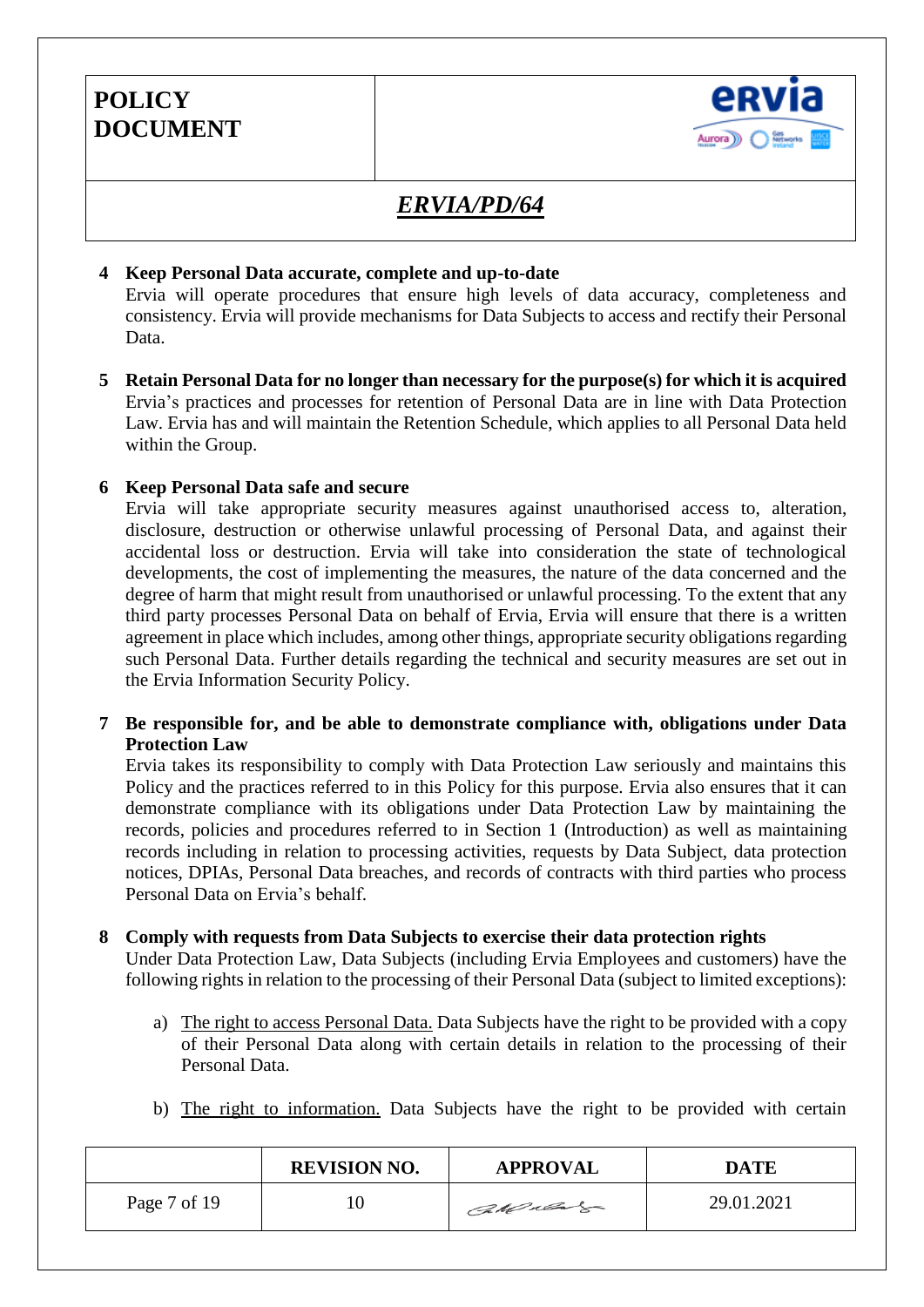

## *ERVIA/PD/64*

information, generally at the time at which their Personal Data is obtained. Ervia complies with this obligation via its data protection notices.

- c) The right to rectification. Data Subjects have the right to have inaccurate Personal Data held by Ervia in relation to them rectified.
- d) The right to object to and restrict processing. In certain circumstances, Data Subjects have the right to: (i) require that Ervia restricts its processing of their data; and (ii) object to the processing of their data.
- e) Rights in relation to automated decision making. Data Subjects generally have the right not to be subjected to processing which: (i) is wholly automated; (ii) produces legal effects or otherwise significantly affects an individual; subject to certain limited exemptions.
- f) The right to erasure ("right to be forgotten"). In certain circumstances, a Data Subject has the right to request the erasure of their Personal Data.
- g) The right to data portability. In certain circumstances, Ervia is required to provide a Data Subject with a copy of their Personal Data in a structured, commonly used and machine readable format.
- h) Ervia will comply with any valid request by a Data Subject to exercise their rights within the timelines set out in Data Protection Law.

### <span id="page-7-0"></span>**6 DEALING WITH THIRD PARTIES**

### <span id="page-7-1"></span>*Engaging Processors*

If a third party has access to Personal Data that belongs to or is controlled by Ervia in order to provide a service to Ervia, then the third party is most likely to be is acting as a Processor to Ervia. Prior to engaging a Processor, the Ervia Business Owner will:

- a) undertake due diligence to ensure that it is appropriate to engage the Processor; and
- b) ensure that it puts in place an agreement in writing with the Processor that complies with Data Protection Law.

For guidance on such relationships, please contact the Data Protection Team by emailing [dataprotection@ervia.ie](mailto:dataprotection@ervia.ie)

|              | <b>REVISION NO.</b> | <b>APPROVAL</b> | <b>DATE</b> |
|--------------|---------------------|-----------------|-------------|
| Page 8 of 19 | 10                  | CaMulage        | 29.01.2021  |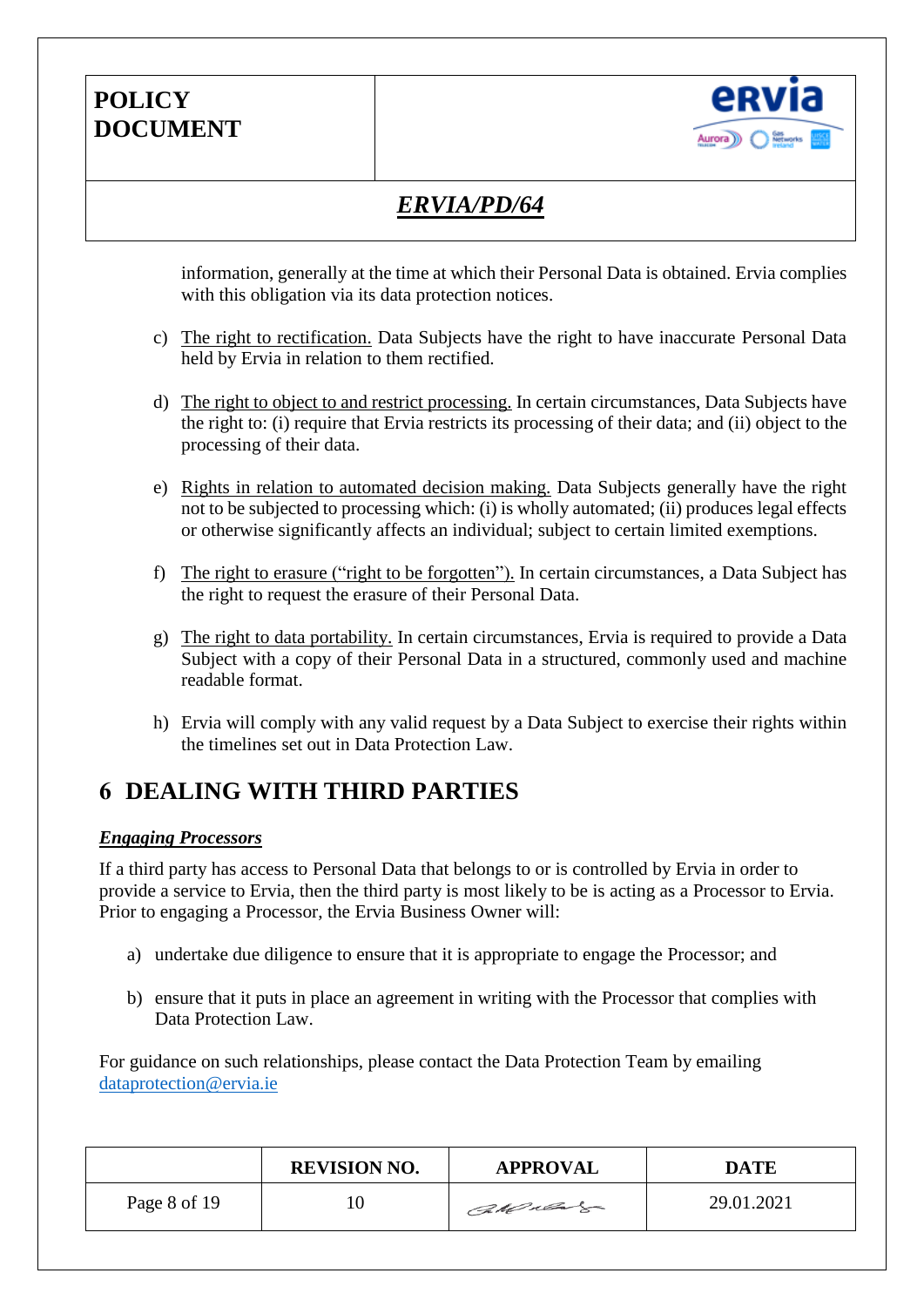

## *ERVIA/PD/64*

Details of arrangements that Ervia has in place with third party Processors will be kept by the Data Protection Officer.

It is the responsibility of each Ervia Employee to notify the Data Protection Team upon completion of the Data Processor Agreement, and to ensure that all relevant details of the processing are recorded on the Article 30 Record of Processing Activity which the Data Protection Team update. Any changes to the original agreement must also be immediately notified to the Data Protection Team.

### <span id="page-8-0"></span>*Controller to Controller Transfers*

In certain circumstances, Ervia will transfer Personal Data to third parties on a Controller to Controller basis. This means that the third party will process such Personal Data for their own purposes and not on behalf of Ervia. By way of example, this will occur in the following circumstances:

- a) Pensions when Personal Data relating to Ervia Employees is provided to a pension service provider, the trustee(s) of the pension will be a Controller in relation to such Personal Data. The Personal Data is then processed by the pension trustee(s) (or the pension service provider, on their behalf) for the purposes of administering the pension;
- b) Health Insurance when Ervia Employees are provided with health insurance, the health insurance provider will be a Controller in relation to the Personal Data that is used to administer the insurance;
- c) Audits where a third party is granted a right to audit Ervia, and the audit is carried out on behalf of that third party (i.e. it is not an internal audit, or an audit by a third party that is requested by Ervia), any Personal Data (e.g. relating to Ervia Employees) that is processed in the context of such audits is processed by the auditing partner as a Controller; and
- d) Public Authorities or Bodies Ervia is required by law to transfer certain Personal Data to other public authorities or bodies (e.g. the Commission for Regulation of Utilities), each of whom become a Controller in relation to any Personal Data it receives.

It is the responsibility of each Ervia Business Owner engaging with a Controller to notify the Data Protection Team upon completion of the Data Controller Agreement, and to ensure that all relevant details are recorded on the Article 30 Record of Processing Activity which the Data Protection Team update. Any changes to the original agreement must also be immediately notified to the Data Protection Team.

|              | <b>REVISION NO.</b> | <b>APPROVAL</b> | <b>DATE</b> |
|--------------|---------------------|-----------------|-------------|
| Page 9 of 19 | 10                  | CaMulage        | 29.01.2021  |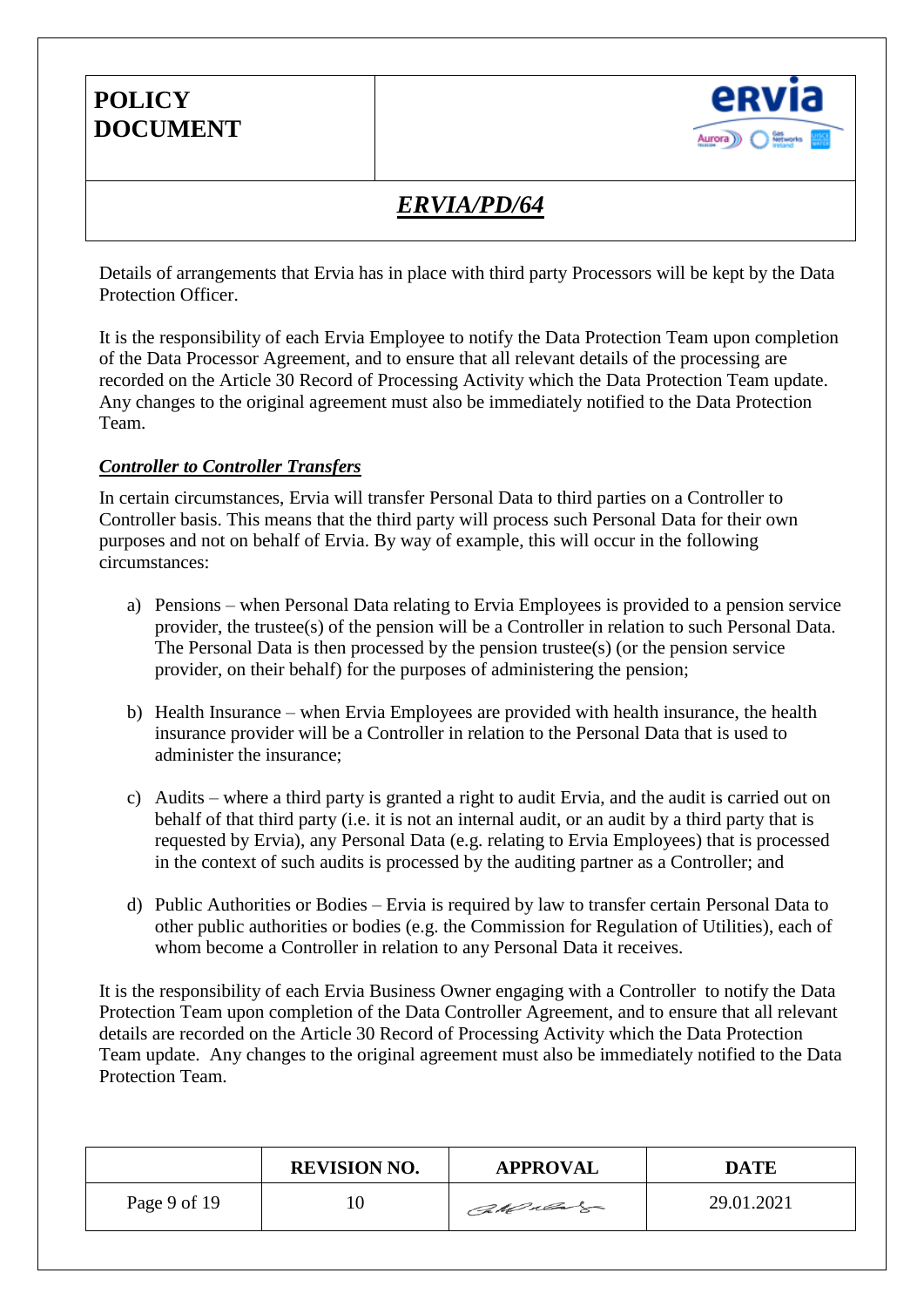

## *ERVIA/PD/64*

### <span id="page-9-0"></span>*Transfer of Personal Data Outside of the European Economic Area (EEA)*

Under the Data Protection Laws, Ervia may not (subject to certain limited exemptions) transfer Personal Data to a country outside the EEA (including the UK), unless that country has been deemed by the European Commission to provide an adequate level of data protection.

While there are a number of exemptions, the following arrangements must be adhered to:

- a) the Data Subject has explicitly consented to the transfer, having been informed of the possible risks of such transfers due to an absence of an adequacy decision and appropriate safeguards;
- b) a data transfer agreement incorporating the model clauses in the form approved by the European Commission (or a data protection supervisory authority), has been executed by Ervia and the data importer (recipient) based outside the EEA; and
- c) the data importer is subject to a framework to facilitate transfers approved by the EU Commission.

Should a service provider outside of the EEA be considered by a Business Owner for services to Ervia, it is the responsibility of the Ervia Business Owners to ensure that the requirements of Chapter 5 of the GDPR are met. Since 2020 there is a requirement to conduct a Risk Assessment in respect of transfers of personal data outside of the EEA. It is the responsibility of the Business Owner to contact the DPO in respect of completing same and complying with this obligation.

If it is necessary for Ervia, as a Controller, to transfer Personal Data to another entity located in a country outside the EEA (which has not been found by the EU Commission to provide an adequate level of data protection), then Ervia will ensure it can rely on one of the relevant exemptions. This may arise in relation to transfers of Personal Data to third parties (e.g. external service providers).

### <span id="page-9-1"></span>**7 DOCUMENTING AND MONITORING COMPLIANCE**

### <span id="page-9-2"></span>*Ervia Records of Processing activities ("ROPA" or "Article 30 Documentation")*

Ervia is required to maintain an inventory of the Personal Data that it holds (both as a Controller and a Processor). The ROPA / Article 30 Document must include the following details about Ervia's processing of Personal Data:

a) details of the Controller(s);

|               | <b>REVISION NO.</b> | <b>APPROVAL</b> | <b>DATE</b> |
|---------------|---------------------|-----------------|-------------|
| Page 10 of 19 | 10                  | CMulas          | 29.01.2021  |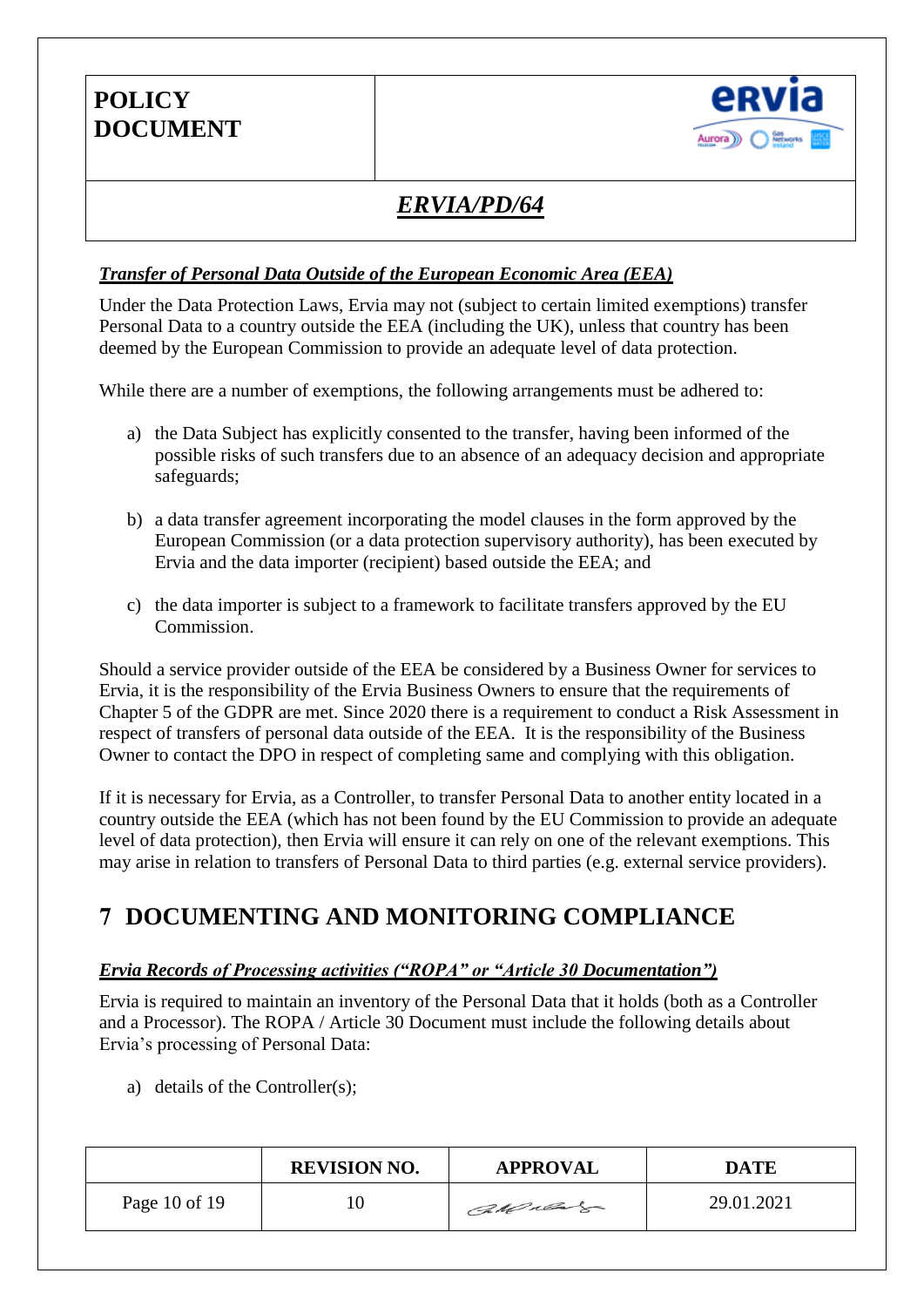

## *ERVIA/PD/64*

- b) the purposes of the processing;
- c) a description of the categories of Data Subjects and the categories of Personal Data;
- d) the categories of recipients to whom Personal Data has been or will be disclosed, including recipients in third countries or international organisations;
- e) details of transfers of Personal Data to a third country, including the identification of that third country;
- f) where possible, time limits for retention; and
- g) where possible, a description of the technical and organisational security measures that are undertaken to protect the data.
- h) name of the Ervia person/ team responsible for supervising/ managing the data and who will operate as the internal point of contact in relation to queries on this data.

The Ervia ROPA/ Article 30 Document will be maintained by the DPO on an on-going basis. If Ervia Employees are planning any new activity or implementing any new initiative that will change the way that the Company processes Personal Data, they must contact the DPO so that such information can, if required, be added to the ROPA/ Article 30 Document.

#### <span id="page-10-0"></span>*Privacy by Design and Default*

Implementation of data protection by design and default are additional obligations under Data Protection Law.

**Data Protection by Design** – Data protection by design is the concept that the means and purposes of the processing of Personal Data are designed with data protection security specifically in mind from the beginning. This principle requires Ervia to implement both technical and organisational measures that will strive to guarantee and protect the privacy of Data Subjects. Ervia Business Owners will seek, where possible, to implement and practice data minimisation (which could include, where feasible, the pseudonymisation of Personal Data). Other methods of data protection by design include, staff training and audit and policy reviews focused on data protection.

**Data Protection by Default** *-* Ervia will implement appropriate technical and organisational measures to ensure that, by default, only Personal Data as is necessary for the relevant purpose as set out in the Privacy Statement, is processed. This obligation applies to the amount of Personal Data collected, the extent of processing, the period of storage and accessibility. In particular, such

|               | <b>REVISION NO.</b> | <b>APPROVAL</b> | <b>DATE</b> |
|---------------|---------------------|-----------------|-------------|
| Page 11 of 19 | 10                  | CaMulage        | 29.01.2021  |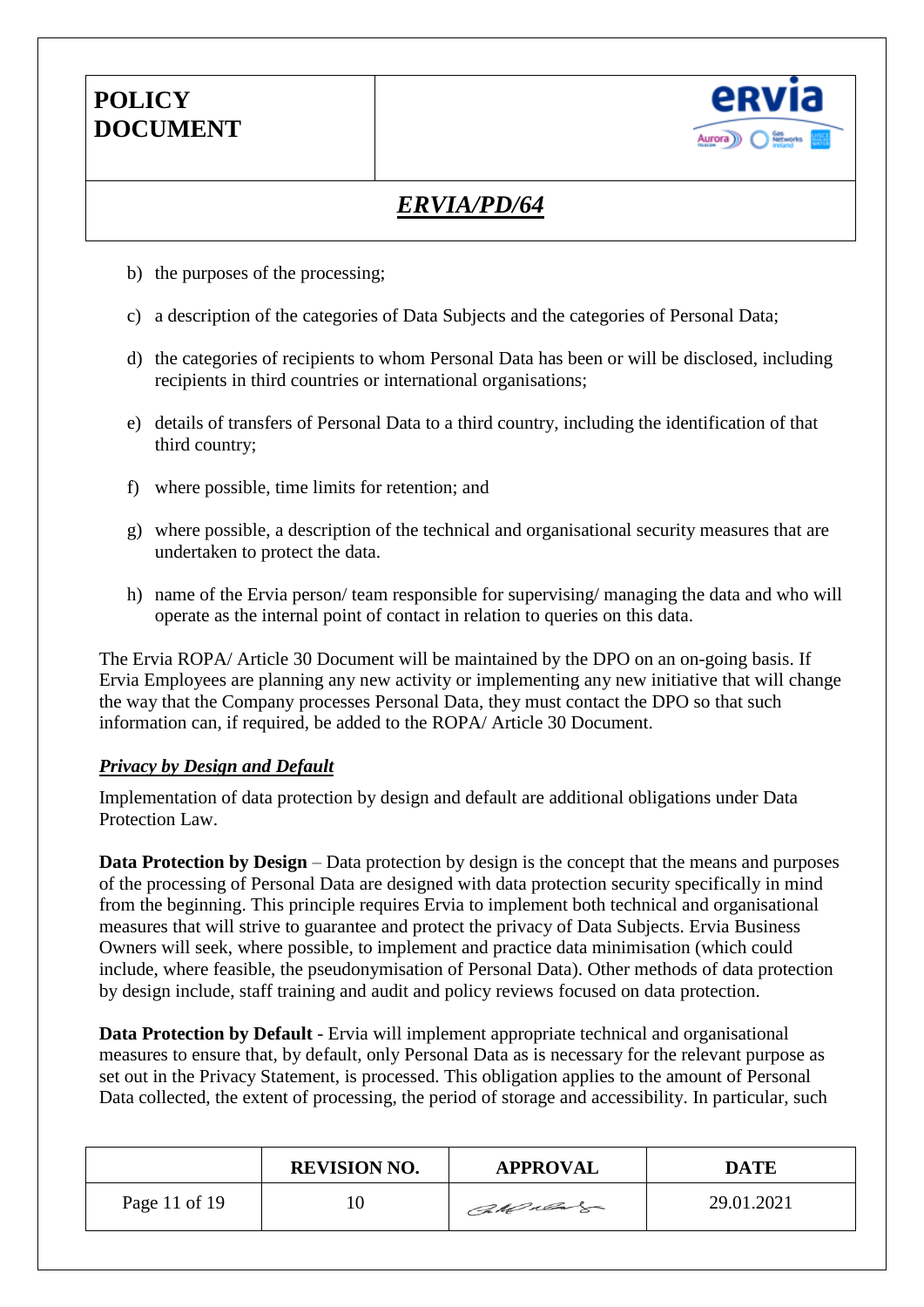

## *ERVIA/PD/64*

measures ensure that, by default, Personal Data is not made accessible to an indefinite number of persons without the Data Subject's notice.

#### <span id="page-11-0"></span>*Data Protection Assessment Impacts*

Ervia is obliged to ensure that a Data Protection Impact Assessment ("**DPIA**") is undertaken before commencing any processing which is likely to result in a 'high risk' to Data Subjects' rights and freedoms. The GDPR includes the 'large scale' processing of sensitive Personal Data or profiling activities as examples of high risk processing.

A DPIA must contain at least the following details:

- a) a description of the envisaged processing operations and the purposes of the processing;
- b) an assessment of the necessity and proportionality of the processing;
- c) an assessment of the risks to the rights and freedoms of Data Subjects; and
- d) the measures envisaged to address the risks that have been identified and to demonstrate compliance with the GDPR.

Ervia also considers whether a Privacy Impact Assessment ("**PIA**") is necessary when it engages in changes to its processing of Personal Data that do not require a DPIA. Where necessary, DPIAs and PIAs are carried out before the processing activity in question is commenced.

A DPIA or PIA is a mandatory requirement in advance of the introduction of for example, any new system, technology or business process. A DPIA or PIA may also be required if a business process is being revised or updated or if new category of personal data is being introduced to a processing activity.

It is the responsibility of the Business Owner to conduct the DPIA or PIA. The DPO can provide additional information on when a DPIA or PIA must be conducted.

Each DPIA and PIA that is carried out by an Ervia Employee is submitted to the DPO for review once it is completed, in advance of the processing beginning, and at regular intervals thereafter. The default period for such reviews is every 3 years, but shorter periods may be stipulated depending on the subject of the DPIA or PIA.

|               | <b>REVISION NO.</b> | <b>APPROVAL</b> | <b>DATE</b> |
|---------------|---------------------|-----------------|-------------|
| Page 12 of 19 | 10                  | CaMular         | 29.01.2021  |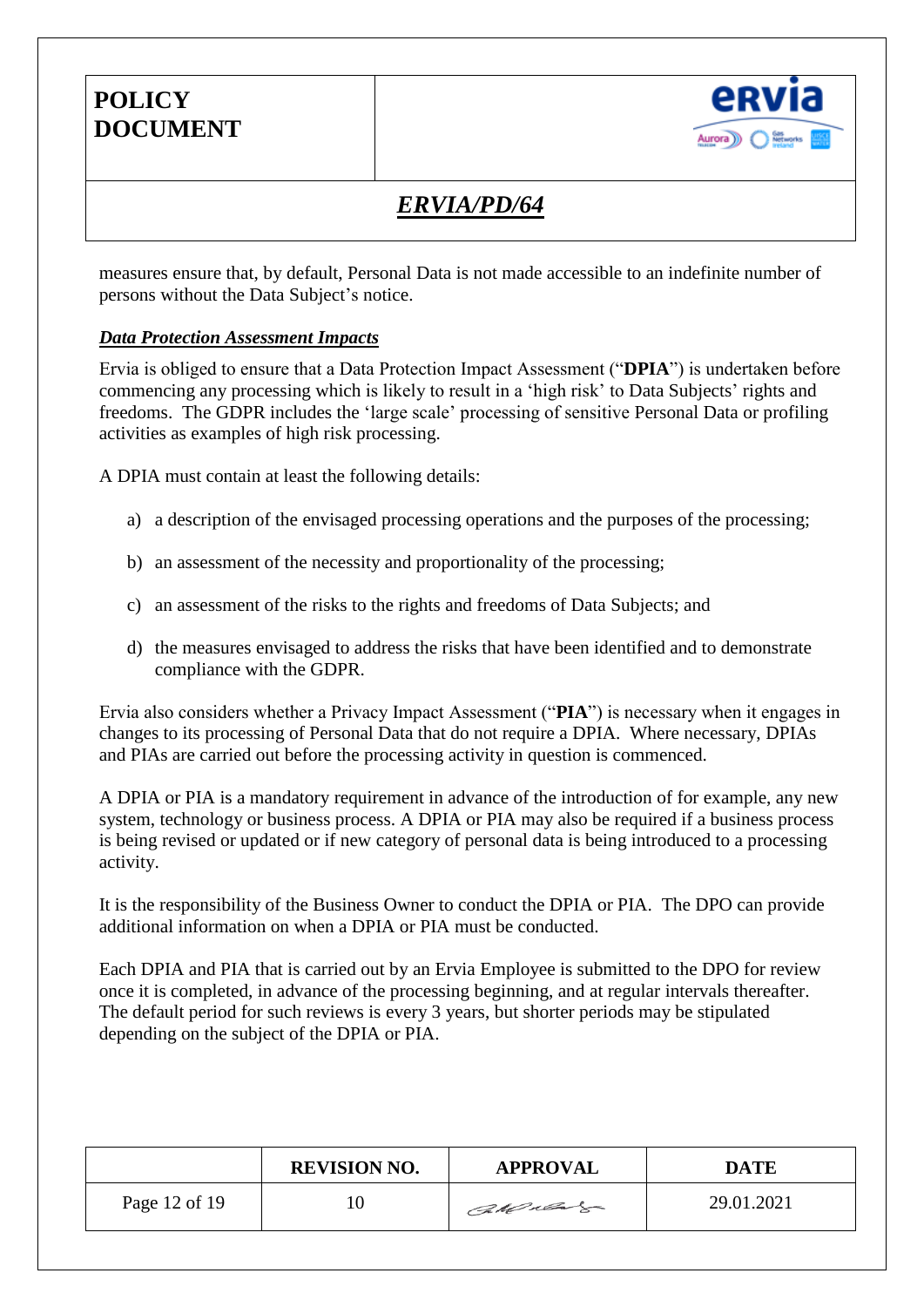

## *ERVIA/PD/64*

#### <span id="page-12-0"></span>*Accuracy*

Ervia ensures that Personal Data is accurate and kept up-to-date. Ervia will take every reasonable step to ensure that any Personal Data that is inaccurate or out of date, having regard to the purposes for which it is processed, is erased or rectified without delay in accordance with the Data Management Policy.

### <span id="page-12-1"></span>*Training*

Ervia will ensure that Ervia Employees who process Personal Data are made aware of and, when necessary, receive training in respect of data protection law and principles. Records of data protection training completed by Ervia Employees will be maintained as part of their personnel files.

#### <span id="page-12-2"></span>*Storage Limitation*

Personal Data must be kept in a form which permits identification of Data Subjects for no longer than is necessary for the relevant purposes. Guidance from supervisory authorities has indicated that Personal Data should never be kept on a 'just in case' basis – it should be kept only where there are reasonable grounds for expecting that such information may be required.

To ensure compliance with the principles of Data Protection Law (and any applicable statutory requirements in respect of the retention of records), Ervia will:

- a) ensure that it collects and keeps only that Personal Data which is necessary for the purposes set out in its data protection notices. The types of information about individuals which Ervia collects and keeps will be periodically reviewed to ensure compliance with this requirement;
- b) retain such Personal Data only for as long as required for the purposes for which it is processed (or for any applicable statutory retention period) in accordance with the Retention Schedule;
- c) periodically review and update the Retention Schedule to ensure that it provides for retention periods that are relevant and appropriate having regard to statutory requirements, guidance from supervisory authorities etc.; and
- d) periodically carry out Group-wide audits to ensure that Ervia adheres to the retention periods set out in the Retention Schedule.

|               | <b>REVISION NO.</b> | <b>APPROVAL</b> | <b>DATE</b> |
|---------------|---------------------|-----------------|-------------|
| Page 13 of 19 | 10                  | CaMulas         | 29.01.2021  |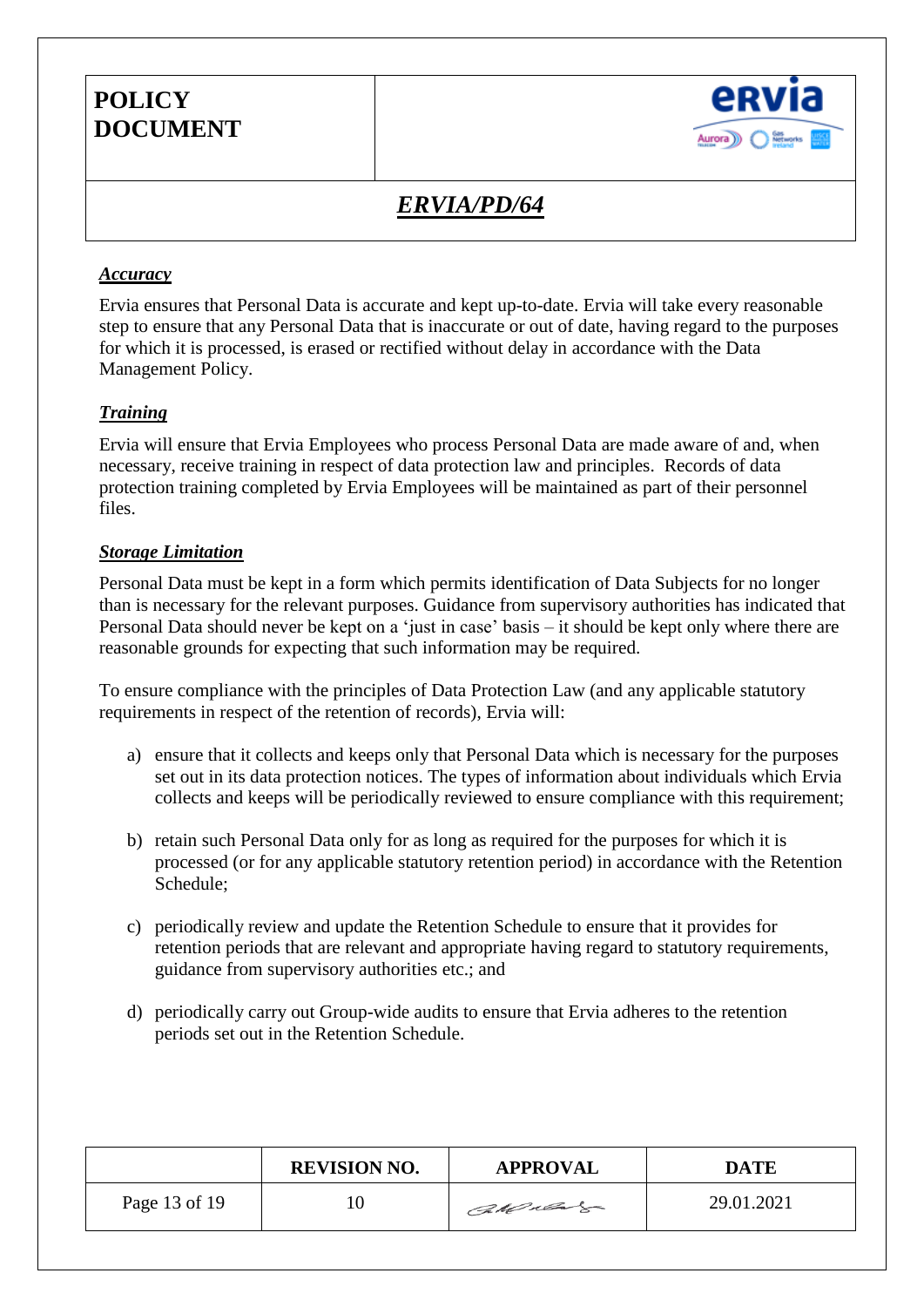

### *ERVIA/PD/64*

## <span id="page-13-0"></span>**8 MARKETING**

### <span id="page-13-1"></span>*Compliance with Data Protection Law*

Ervia engages in direct marketing to individuals from time to time. When undertaking direct marketing, Ervia must ensure that it processes any Personal Data in accordance with the general principles set out in Section 5 (Policy) above. Ervia must also ensure that any electronic direct marketing that it undertakes complies with the provisions of ePrivacy Law, which is currently set out in Directive 2002/58/EC (the "**ePrivacy Directive**") as implemented into local law and which will, in the near future, be set out in a new EU Regulation (the "**ePrivacy Regulation**").

#### <span id="page-13-2"></span>**Consent**

In cases where Ervia relies on consent as the lawful basis for processing, they must be able to demonstrate and describe how they have received consent and that such consent was freely and unambiguously given for specific purposes and, further, that you can evidence an affirmative action on the part of the data subject to have indicated consent, such that data subjects can reasonably understand who is using their personal information, what information, and for what purposes, and using which communications channels.

#### <span id="page-13-3"></span>**Privacy Notice**

Ervia strives to ensure that individuals are aware that their data is being processed, and that they understand:

- Who is processing their data
- What data is involved
- The purpose for processing that data
- The outcomes of data processing
- How to exercise their rights

To these ends the Ervia has a privacy statement, setting out how data relating to these individuals is used by the company. These statements are saved on all domain websites and the intranet (for employees). Privacy notices will be updated and review if there is a change in legislation or regulation.

### <span id="page-13-4"></span>**9 DATA SECURITY**

Ervia will implement appropriate technical and organisational measures to ensure a level of security appropriate to the risks to Personal Data that may arise in connection with the processing activities Ervia undertakes, e.g. from accidental or unlawful destruction, loss, alteration, unauthorised

|               | <b>REVISION NO.</b> | <b>APPROVAL</b> | DATE       |
|---------------|---------------------|-----------------|------------|
| Page 14 of 19 | 10                  | CaMulas         | 29.01.2021 |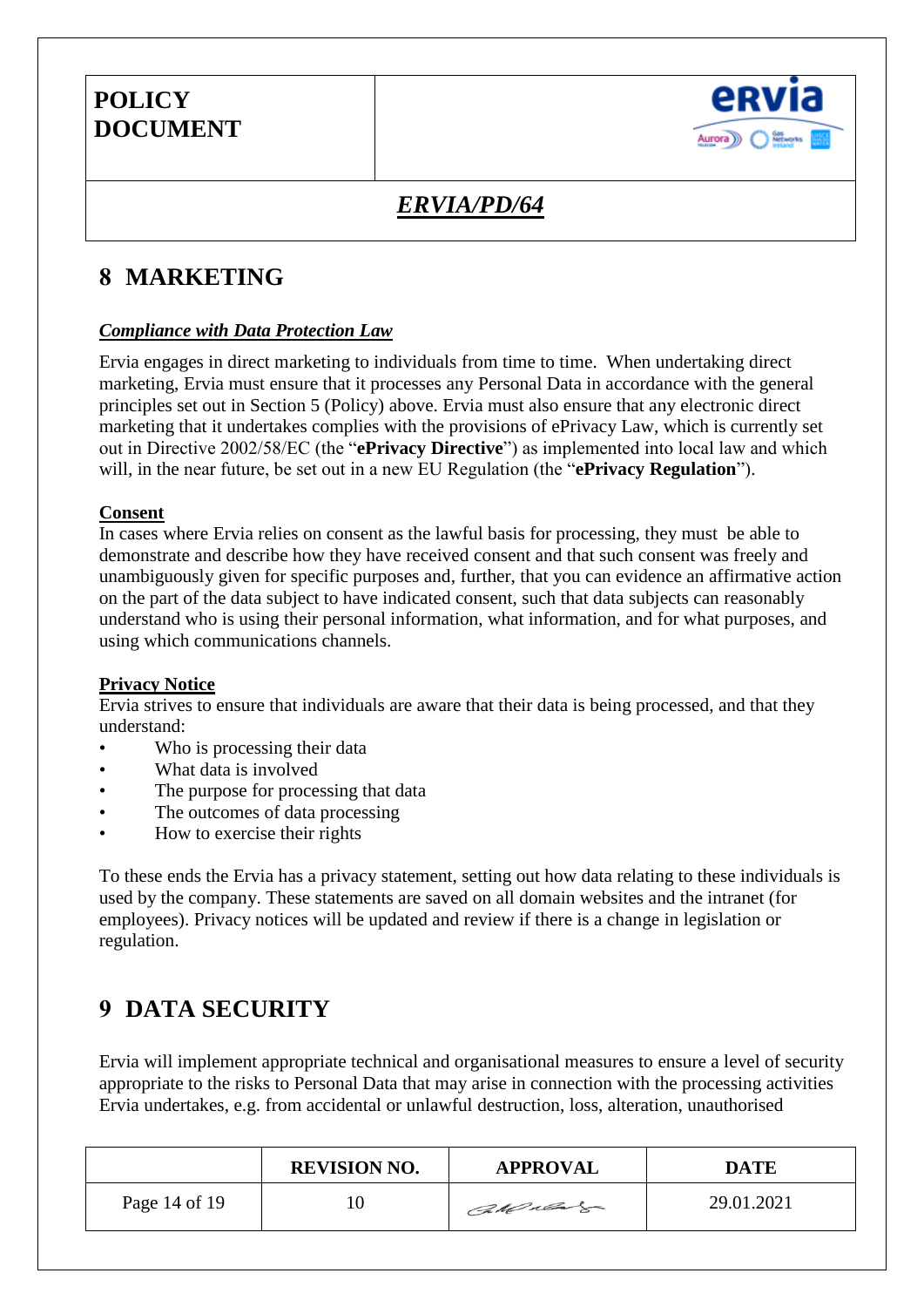

## *ERVIA/PD/64*

disclosure of, or access to Personal Data transmitted, stored or otherwise processed. Further details in relation to data security procedures, as well as the procedures to be adopted in the event of a data security breach, can be found in the Ervia Information Security Policy [\(link\)](http://thezone/Shared%20Documents/Corporate%20policies%202018/March/PD%2098%20-%20Information%20Security%20Incident%20Policy%20Rev%201%2013.03.2018.pdfhttp:/thezone/Shared%20Documents/Corporate%20policies%202018/March/PD%2098%20-%20Information%20Security%20Incident%20Policy%20Rev%201%2013.03.2018.pdf).

All Ervia Employees who have access to Ervia's IT systems are subject to the Ervia Information Security Policy and the Ervia Acceptable Usage Policy (*link*) which outline their responsibilities in using Ervia's IT Systems.

### <span id="page-14-0"></span>**10 COMPLIANCE AND ENFORCEMENT**

### <span id="page-14-1"></span>*Data Protection Officer (DPO)*

Certain Controllers and Processors are required under the Data Protection Laws to appoint a Data Protection Officer. As Ervia is a public authority, it is required to, and has, appointed a DPO, who can be contacted at [dataprotection@ervia.ie](mailto:dataprotection@ervia.ie) or by phone at (01) 8230305.

### <span id="page-14-2"></span>*Supervisory Authority*

Each country in the EEA has a 'Supervisory Authority' that oversees compliance with Data Protection Law.

The lead supervisory authority for Ervia is the Irish Data Protection Commission (the "**DPC**").

### <span id="page-14-3"></span>*Enforcement, Sanctions and Penalties*

It is essential that all Ervia Employees comply with this policy and related policies and procedures, as a breach of Data Protection Law could result in serious consequences for Ervia and for the Data Subject(s). Such consequences could include:

- a) **Investigations, Audits and Criminal Penalties -** Supervisory Authorities have a wide range of investigation and enforcement powers, including the powers to investigate complaints, to carry out an audit of an organisation's compliance with Data Protection Law and the power to issue enforcement notices setting out steps which must be taken to rectify breaches of Data Protection Law. Failure to comply with enforcement actions by Supervisory Authorities may result in a criminal offence; and
- b) **Fines -** In addition to their investigation and enforcement powers, Supervisory Authorities have the ability to levy fines of up to the greater of 4% of annual worldwide turnover of the relevant undertaking or €20 million for certain breaches of the GDPR.

|               | <b>REVISION NO.</b> | <b>APPROVAL</b> | <b>DATE</b> |
|---------------|---------------------|-----------------|-------------|
| Page 15 of 19 | 10                  | CaMular         | 29.01.2021  |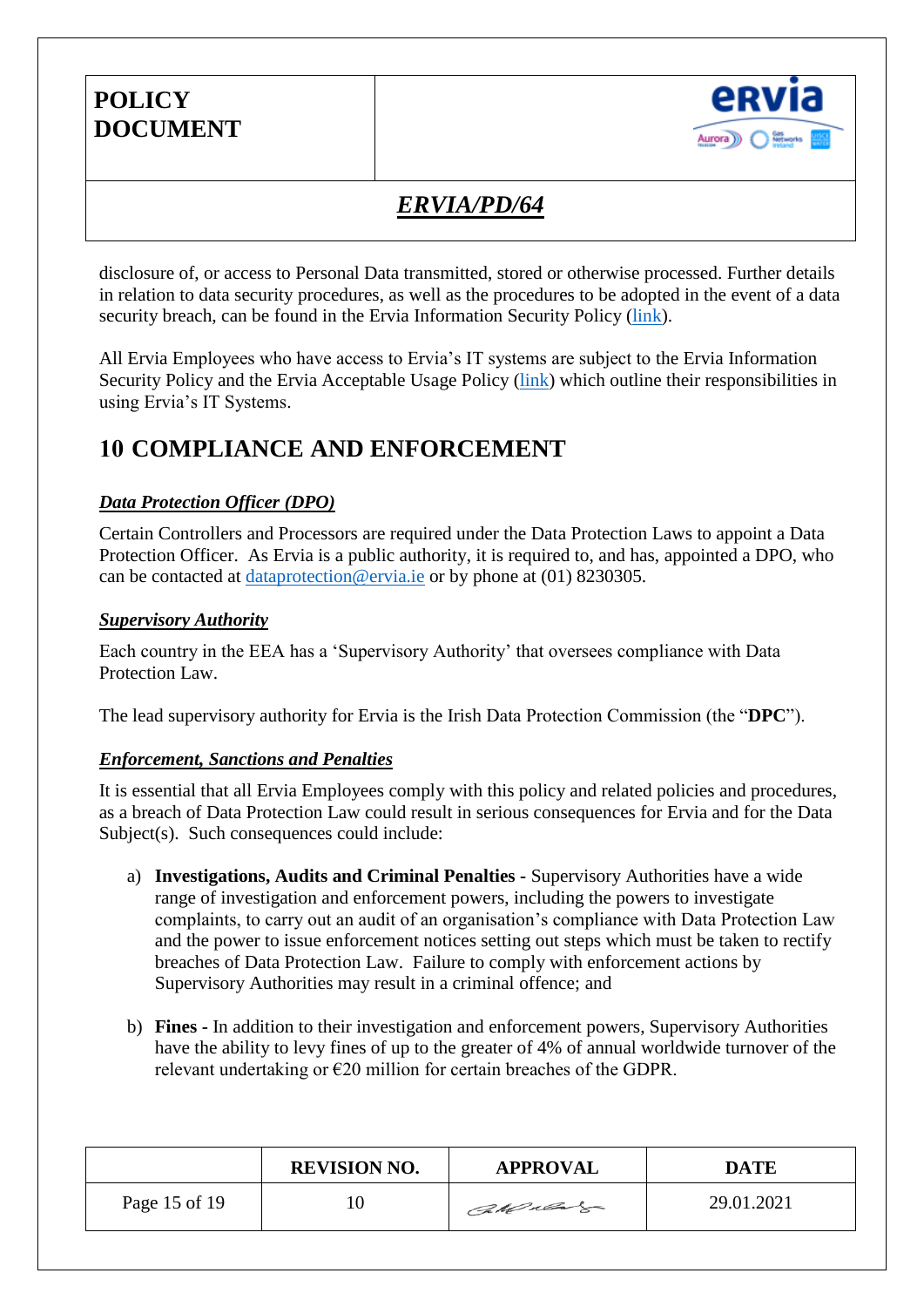

## *ERVIA/PD/64*

c) **Compensation for Loss** to a Data Subject of by way of accidental or unlawful destruction, loss, alteration, unauthorised disclosure of, or access to, personal data transmitted, stored or otherwise processed

Any communication from a Supervisory Authority must be forwarded immediately to the DPO.

### <span id="page-15-0"></span>**11 ROLES AND RESPONSIBILITIES**

### <span id="page-15-1"></span>*Ervia Employee*

All Ervia Employees must comply with this policy and the associated Data Protection Procedures. Employees must seek guidance from the Data Protection Officer at dataprotection@ervia.ie, before the commencement of any new undertaking where the processing of Personal Data will occur at any stage within this undertaking.

All Ervia Employees must have regard to the Data Protection Principles and apply them in their roles.

It is the responsibility of all Ervia Employees to comply with this policy. Failure to comply with this policy may result in the defaulting Ervia Employee being subject to disciplinary action, up to and including summary dismissal or termination of contract.

#### <span id="page-15-2"></span>*Business Owner*

Each Business Owner is responsible for the enforcement of this Data Protection Policy and adherence to the Data Protection Procedures within their business area. The Business Owner is responsible for ensuring the key Data Protection artefacts, including the Data Flow Diagrams, Data Protection Impact Assessments, and Record of Processing, are complete, accurate and up to date for their business area. Where the Business Owner manages the relationship with a third party, the Business Owner is responsible for ensuring the third party is compliant with Data Protection Law.

#### <span id="page-15-3"></span>*Data Protection Officer*

The Ervia Data Protection Officer is responsible for managing the Data Protection Policy and associated procedures. The Data Protection Officer must provide guidance and direction to Ervia in matters concerning data protection, and must fulfil all other responsibilities outlined in Data Protection Law.

#### <span id="page-15-4"></span>*Information Security*

The Information Security Team is responsible for protecting all Ervia data (both physical and electronic) from unauthorised/inappropriate access to data, or the unlawful use or disclosure of

|               | <b>REVISION NO.</b> | <b>APPROVAL</b> | <b>DATE</b> |
|---------------|---------------------|-----------------|-------------|
| Page 16 of 19 | 10                  | CaMulage        | 29.01.2021  |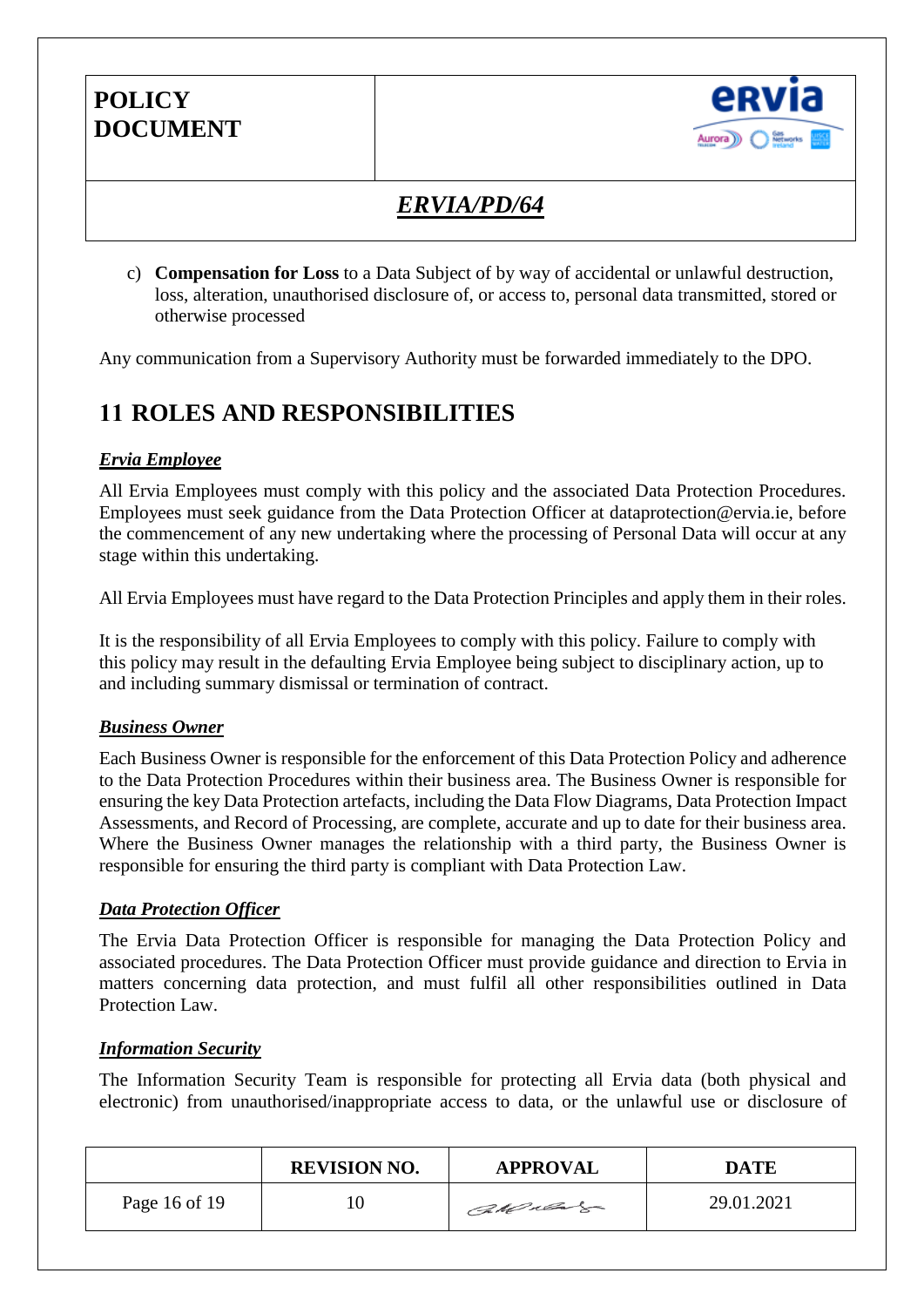

## *ERVIA/PD/64*

commercial and personal Ervia data.

### <span id="page-16-0"></span>**12 OWNERSHIP**

The owner of this Policy is the Data Protection Officer, who is responsible for the maintenance of this document and the associated procedure.

Any queries on this Policy can be directed to the Data Protection Officer.

### <span id="page-16-1"></span>**13 GOVERNANCE**

Each business area is required to cooperate and assist the DPO in conducting internal control checks to ensure compliance with this policy and its related procedures and with Data Protection Law generally and to document such checks as part of the audit reviews as required

The Chief Legal Officer and Data Protection Officer will provide advice and assistance to the business area in supporting how to comply with this policy and implementing oversight and monitoring procedures with each business unit.

Audit and Risk may independently conduct risk-based monitoring programmes and audits to assess compliance with Policy.

### <span id="page-16-2"></span>**14 REVISION**

This policy will be reviewed annually or more often as relevant law, regulation or practice dictates.

|               | <b>REVISION NO.</b> | <b>APPROVAL</b> | <b>DATE</b> |
|---------------|---------------------|-----------------|-------------|
| Page 17 of 19 | 10                  | CaMulage        | 29.01.2021  |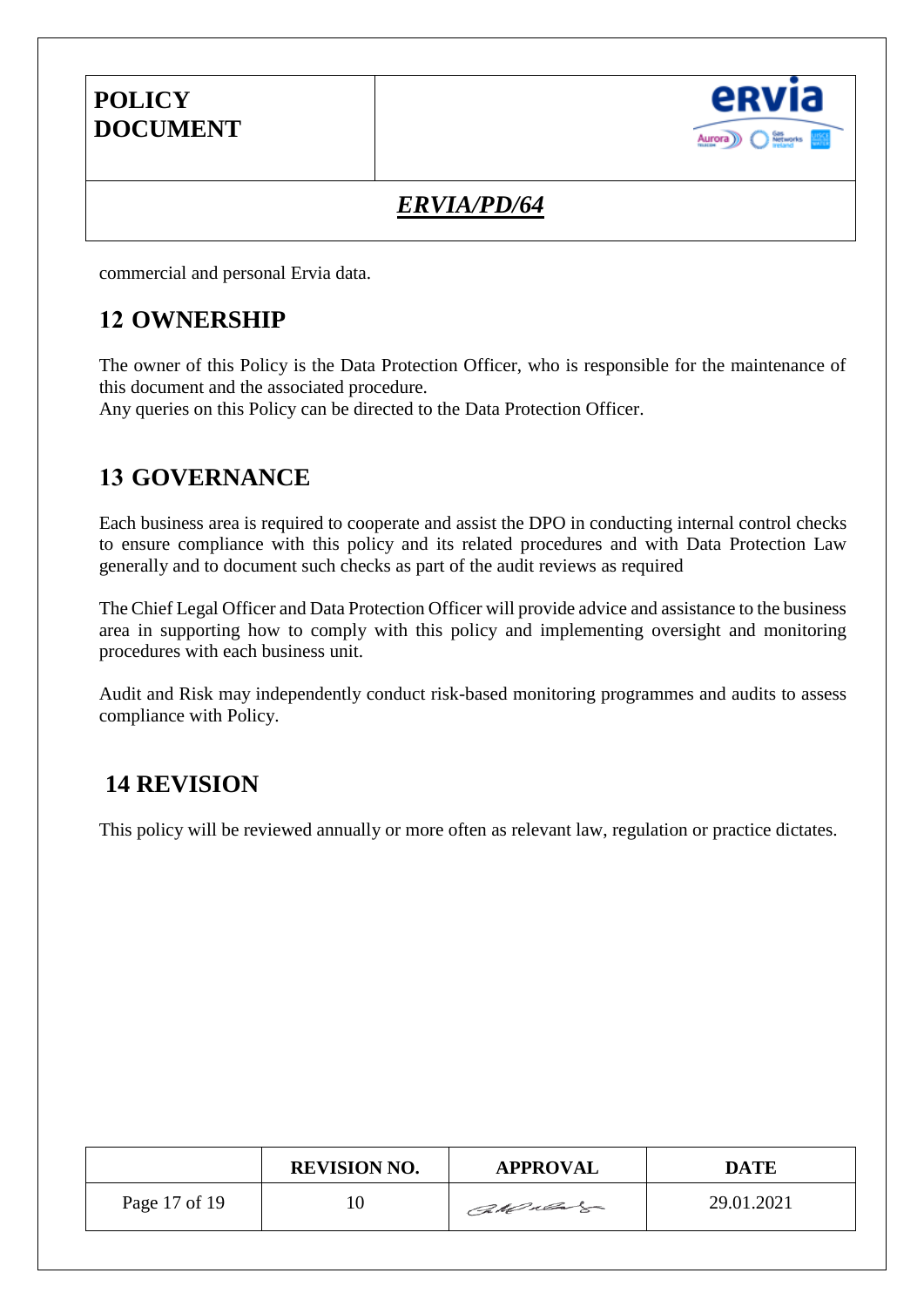

## *ERVIA/PD/64*

### **APPENDIX**

#### <span id="page-17-0"></span>*Definitions*

**Automated Means** is, broadly speaking, processing using a computer or other electronic device.

**Controller or Data Controller** means any person who, either alone or with others, controls the purpose and means of the processing of Personal Data. Controllers can be either legal entities such as companies, government departments or voluntary organisations, or they can be individuals.

**Data** means information in a form which can be processed. It includes both data processed by Automated Means and Manual Data.

**Data Processing** means performing any operation or set of operations on Personal Data including: (a) collecting, recording, organisation, structuring, storage, adaptation or alteration, retrieval, consultation; (b) use, disclosure by transmission, dissemination or otherwise making available; and (c) alignment or combination, restriction, erasure or destruction.

**Data Protection Law** means the General Data Protection Regulation (EU 2016/679) and any applicable national implementing or supplemental legislation, along with guidance published by competent regulatory authorities.

**Data Subject** means a natural person (an individual who is currently living) who's Personal Data is processed by or on behalf of Ervia.

**Manual Data** means information that is recorded as part of a 'filing system', or with the intention that it should form part of a 'filing system'. 'Filing system' means any structured set of Personal Data which is accessible according to specific criteria, whether centralised, decentralised or dispersed on a functional or geographic basis.

**Personal Data** means any data relating to a living individual who is or can be identified either directly or indirectly, including by reference to an identifier (such as a name or identification number, e.g. WPRN, GPRN or Asset Identification Number). It also includes data specific to the physical, physiological, genetic, mental, economic, cultural or social identity of a natural person.

**Processor or Data Processor** means a person who processes Personal Data on behalf of a Controller, but does not include an employee of a Controller who processes such data in the course of his/her employment.

|               | <b>REVISION NO.</b> | <b>APPROVAL</b> | <b>DATE</b> |
|---------------|---------------------|-----------------|-------------|
| Page 18 of 19 | 10                  | CaMulage        | 29.01.2021  |